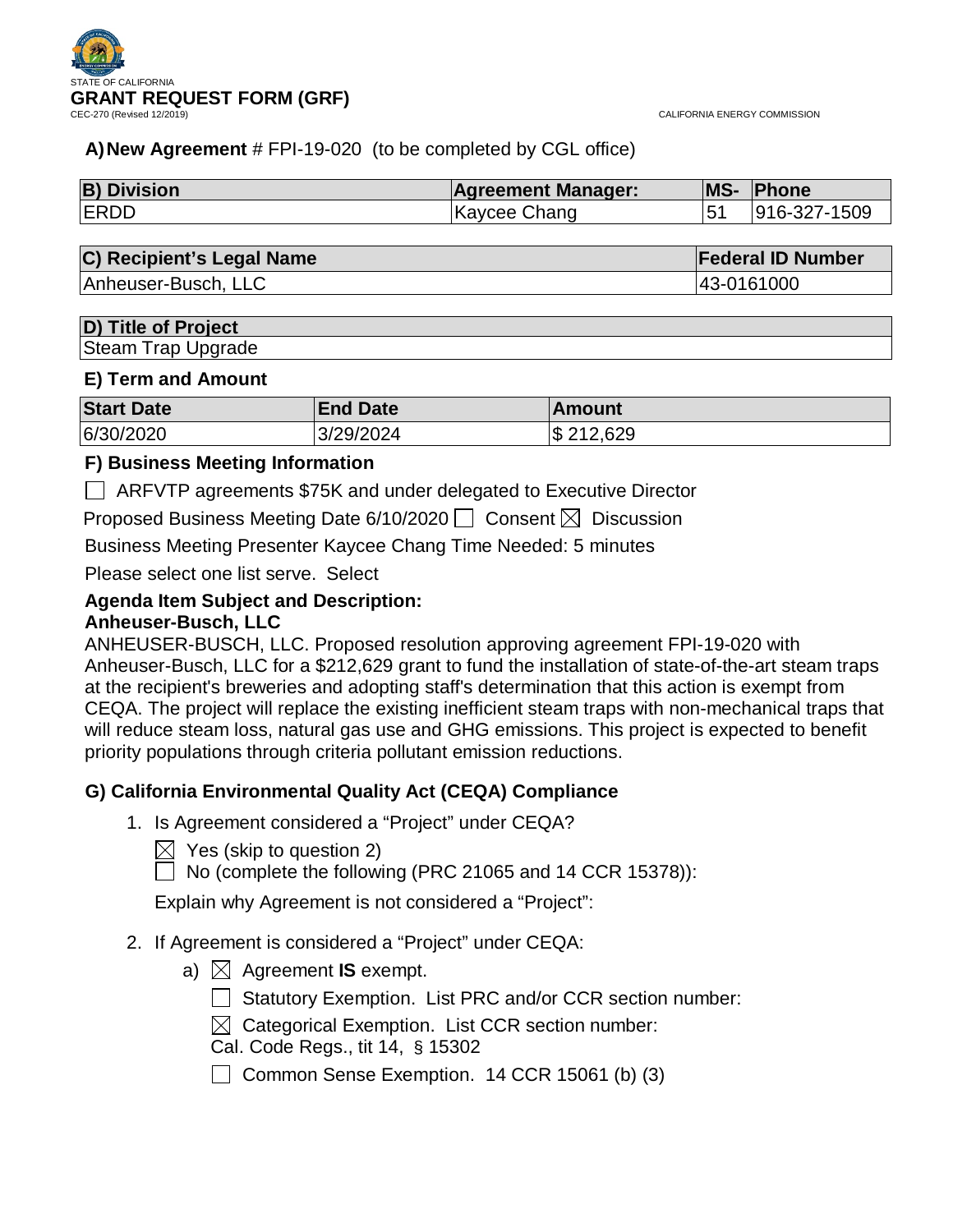

CALIFORNIA ENERGY COMMISSION

Explain reason why Agreement is exempt under the above section: 14 C.C.R. 15302. This project involves the replacement of existing mechanical equipment at existing beverage processing facilities in Fairfield, CA and Van Nuys, CA. This project will replace existing inefficient equipment at existing beverage processing facilities to reduce energy consumption and greenhouse gas emissions. The equipment to be replaced includes mechanical steam traps and piping at the Recipient's beverage processing facilities. The new equipment will be located on the same site as the equipment replaced and have substantially the same purpose and capacity as the equipment replaced. For these reasons, the project falls under categorical exemption listed in 14 C.C.R. 15302.

b) Agreement **IS NOT** exempt. (consult with the legal office to determine next steps)

Check all that apply

 $\Box$  Initial Study

Negative Declaration

**Mitigated Negative Declaration** 

- Environmental Impact Report
- Statement of Overriding Considerations

**H) List all subcontractors (major and minor) and equipment vendors:** (attach additional sheets as necessary)

| <b>Legal Company Name:</b>         | <b>Budget</b>  |
|------------------------------------|----------------|
| TBD (Measurement and Verification) | \$8.<br>௱<br>D |

## **I) List all key partners: (attach additional sheets as necessary)**

| Legal Company Name: |  |
|---------------------|--|
|                     |  |

## **J) Budget Information**

| <b>Funding Source</b>        | <b>Funding Year of</b><br>Appropriation | <b>Budget List</b><br><b>Number</b> | Amount           |
|------------------------------|-----------------------------------------|-------------------------------------|------------------|
| <b>GGRF</b>                  | $18 - 19$                               | 301.002AB                           | \$212,629        |
| R&D Program Area: EERO: FPIP |                                         |                                     | TOTAL: \$212,629 |

Explanation for "Other" selection

Reimbursement Contract #: Federal Agreement #: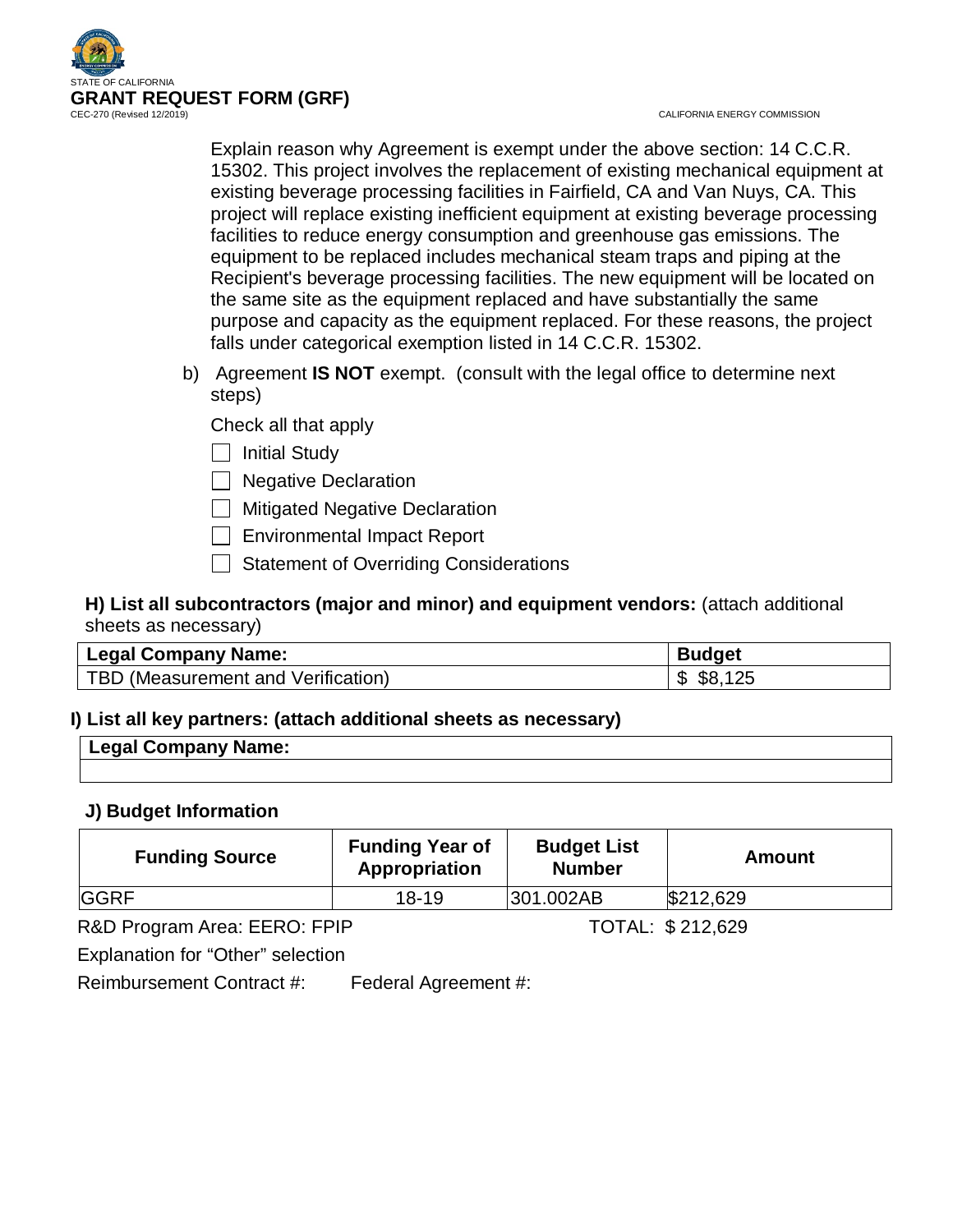

CALIFORNIA ENERGY COMMISSION

## **K) Recipient's Contact Information 1. Recipient's Administrator/Officer**

Name: Raghuveer Karipineni

Address: 15800 Roscoe Blvd

City, State, Zip: Van Nuys, CA 91406-1350

Phone: 818-470-2057

E-Mail: Raghuveer.Karipineni@anheuserbusch.com

# **2. Recipient's Project Manager**

Name: Raghuveer Karipineni Address: 15800 Roscoe Blvd City, State, Zip: Van Nuys, CA 91406-1350 Phone: 818-470-2057 E-Mail: Raghuveer.Karipineni@anheuserbusch.com

## **L) Selection Process Used**

- $\boxtimes$  Competitive Solicitation #: GFO-19-901p2
- First Come First Served Solicitation #:

## **M) The following items should be attached to this GRF**

- 1. Exhibit A, Scope of Work  $\boxtimes$  Attached
- 2. Exhibit B, Budget Detail  $\boxtimes$  Attached
- 3. CEC 105, Questionnaire for Identifying Conflicts  $\boxtimes$  Attached
- 4. Recipient Resolution  $\boxtimes$  N/A  $\Box$  Attached
- 5. CEQA Documentation  $\Box$  N/A  $\Box$  Attached

**\_\_\_\_\_\_\_\_\_\_\_\_\_\_\_\_\_\_\_\_\_\_\_\_\_\_\_ \_\_\_\_\_\_\_\_\_\_\_\_\_\_ Agreement Manager Date**

**Office Manager Date** 

**\_\_\_\_\_\_\_\_\_\_\_\_\_\_\_\_\_\_\_\_\_\_\_\_\_\_\_ \_\_\_\_\_\_\_\_\_\_\_\_\_\_**

**\_\_\_\_\_\_\_\_\_\_\_\_\_\_\_\_\_\_\_\_\_\_\_\_\_\_\_ \_\_\_\_\_\_\_\_\_\_\_\_\_\_ Deputy Director Date**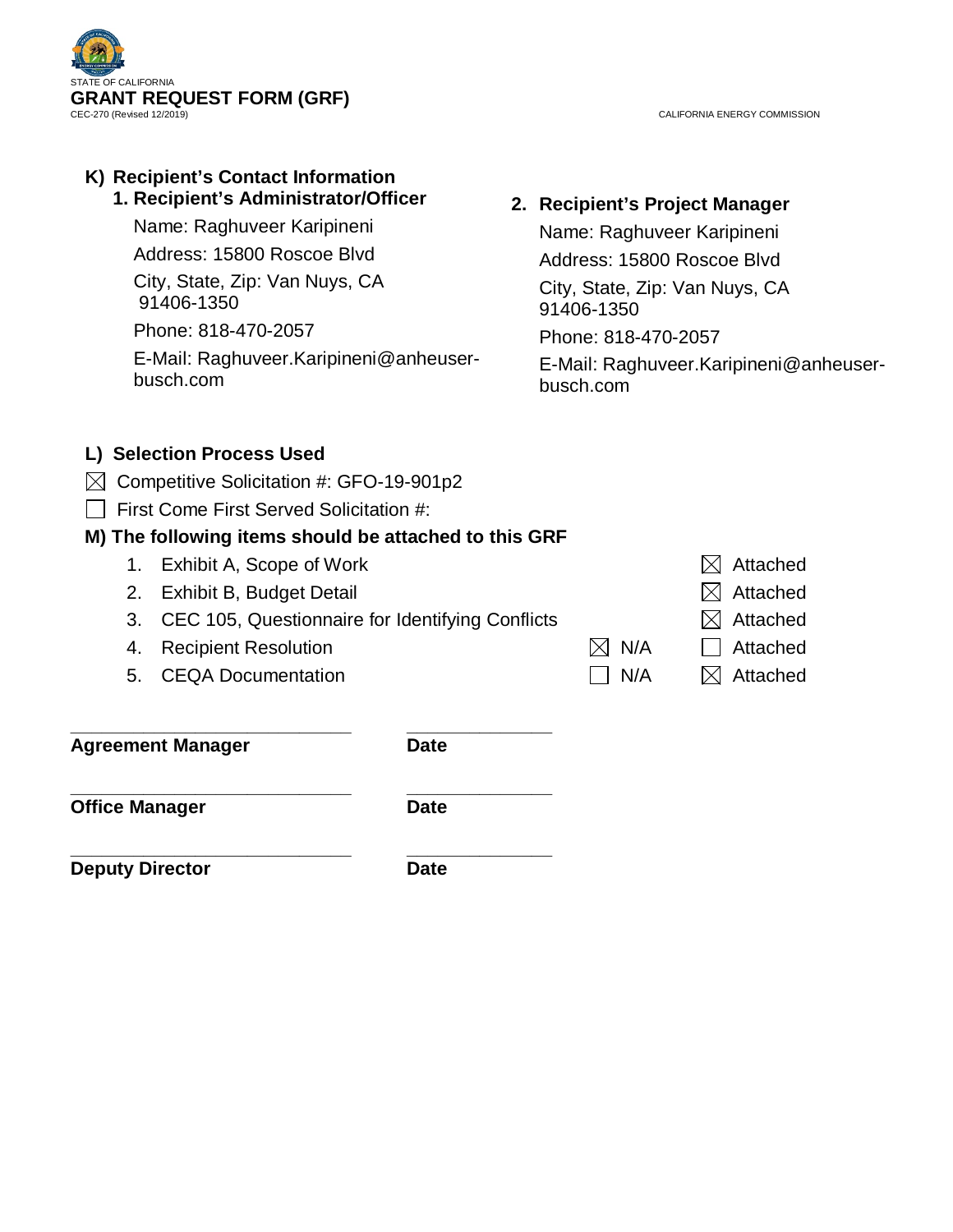## **I. TASK ACRONYM/TERM LISTS**

## **A. Task List**

| Task # | CPR <sup>1</sup> | <b>Task Name</b>                           |
|--------|------------------|--------------------------------------------|
|        |                  | <b>General Project Tasks</b>               |
|        |                  | Site Preparation and Equipment Procurement |
|        |                  | Equipment Installation                     |
|        |                  | Measurement & Verification                 |
|        |                  | Technology/Knowledge Transfer Activities   |

## **B. Acronym/Term List**

| <b>Acronym/Term</b> | <b>Meaning</b>                      |
|---------------------|-------------------------------------|
| <b>CAM</b>          | <b>Commission Agreement Manager</b> |
| CAO                 | <b>Commission Agreement Officer</b> |
| CPR                 | <b>Critical Project Review</b>      |
| M&V                 | Measurement and Verification        |
| <b>GHG</b>          | <b>Greenhouse Gas</b>               |
| Recipient           | Anheuser-Busch, LLC                 |

### **II. PURPOSE OF AGREEMENT, PROBLEM/SOLUTION STATEMENT, AND GOALS AND OBJECTIVES**

## **A. Purpose of Agreement**

The purpose of this Agreement is to fund the installation of state-of-the-art steam traps at the Recipient's Van Nuys and Fairfield breweries. The project will reduce greenhouse gas (GHG) emissions through the replacement of failed mechanical traps and improving the overall efficiency of steam trapping and condensate recovery at the plants. Replacing failed steam traps will reduce steam loss and natural gas use.

## **B. Problem/ Solution Statement**

### **Problem**

 $\overline{a}$ 

Mechanical steam traps are one of the leading causes for steam loss within a steam system. While methods exist to monitor the performance of the steam traps, this is labor intensive and requires knowledge on how to accurately assess performance. Often steam traps will fail and cause a substantial amount of steam loss, which increases natural gas use and GHG emissions, and causes process and production issues. With natural gas prices being at an all-time low, there is a cost barrier to implementing new energy efficient technologies to reduce natural gas use and GHG emissions.

<span id="page-3-0"></span><sup>1</sup> Please see subtask 1.3 in Part III of the Scope of Work (General Project Tasks) for a description of Critical Project Review (CPR) Meetings.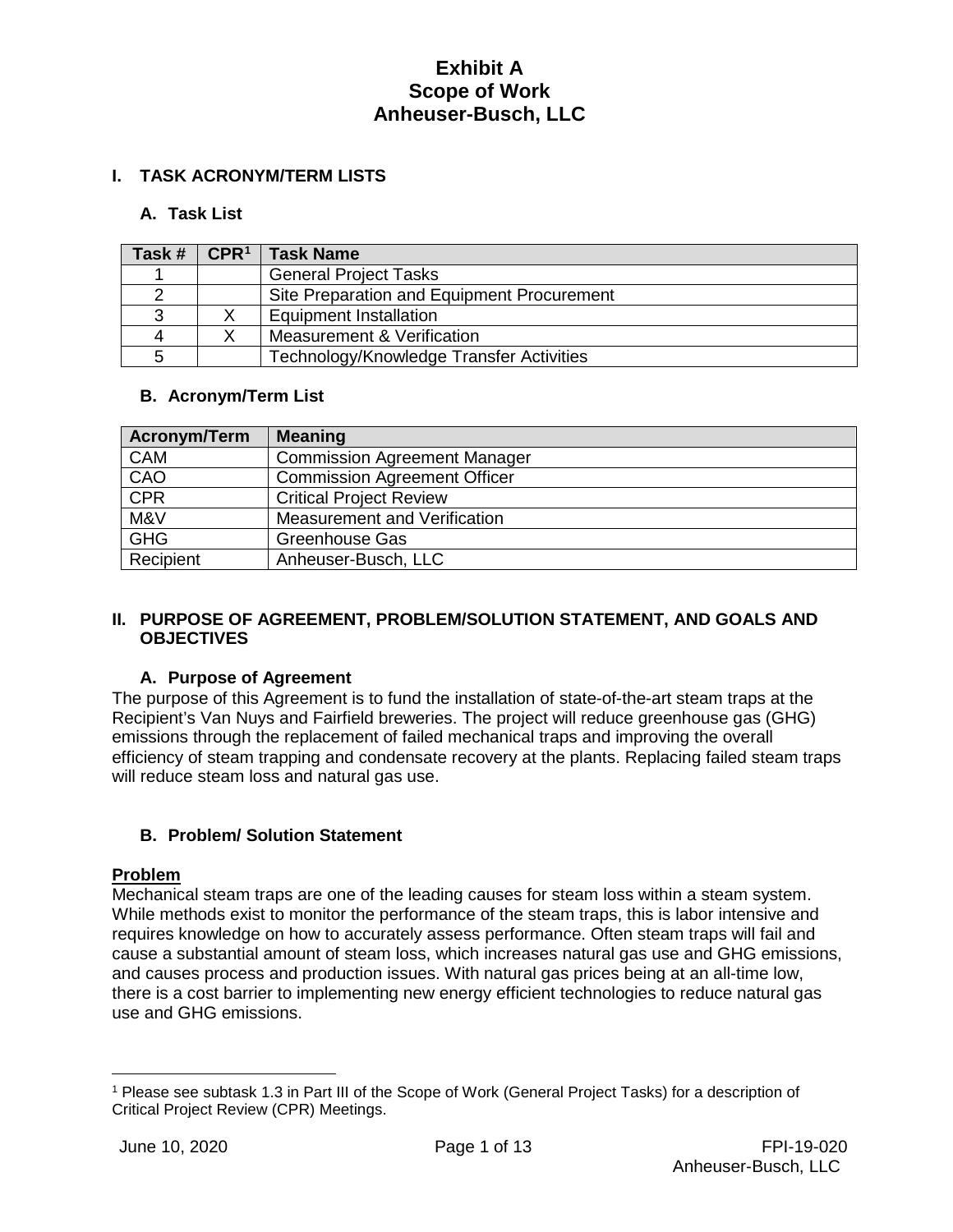## **Solution**

The Recipient will implement a state-of-the-art technology that performs the job of a steam trap without the need for moving parts. Non-mechanical steam traps are designed to never fail and will require minimal maintenance and expertise to test the system. Utilizing a technology that carries a performance guarantee will help minimize steam loss from failing mechanical steam traps.

## **C. Goals and Objectives of the Agreement**

## **Agreement Goals**

The goals of this Agreement are to reduce GHG emissions and natural gas use by installing state-of-the-art, non-mechanical steam traps at two of the Recipient's breweries.

### **Agreement Objectives**

The objectives of this Agreement are to:

- Measure the facilities' natural gas consumption in order to establish a baseline for future comparisons.
- Improve the overall performance of the steam system through installation of nonmechanical steam trapping technology.
- Improve reliability of the steam trapping system.
- Reduce steam trap maintenance for onsite personnel.
- Reduce natural gas consumption by approximately 200,000 therms per year and greenhouse gas emissions by 1,000 metric tons of carbon dioxide equivalent per year in the two breweries.
- Share knowledge about the project with other food processors and market segments in California that can use the technology demonstrated.

## **III. TASK 1 GENERAL PROJECT TASKS**

### **PRODUCTS**

## **Subtask 1.1 Products**

The goal of this subtask is to establish the requirements for submitting project products (e.g., reports, summaries, plans, and presentation materials). Unless otherwise specified by the Commission Agreement Manager (CAM), the Recipient must deliver products as required below by the dates listed in the **Project Schedule (Part V).** Products that require a draft version are indicated by marking **"(draft and final)"** after the product name in the "Products" section of the task/subtask. If "(draft and final)" does not appear after the product name, only a final version of the product is required. With respect to due dates within this Scope of Work, **"days"** means working days.

## **The Recipient shall:**

For products that require a draft version, including the Final Report Outline and Final Report

• Submit all draft products to the CAM for review and comment in accordance with the Project Schedule (Part V). The CAM will provide written comments to the Recipient on the draft product within 15 days of receipt, unless otherwise specified in the task/subtask for which the product is required.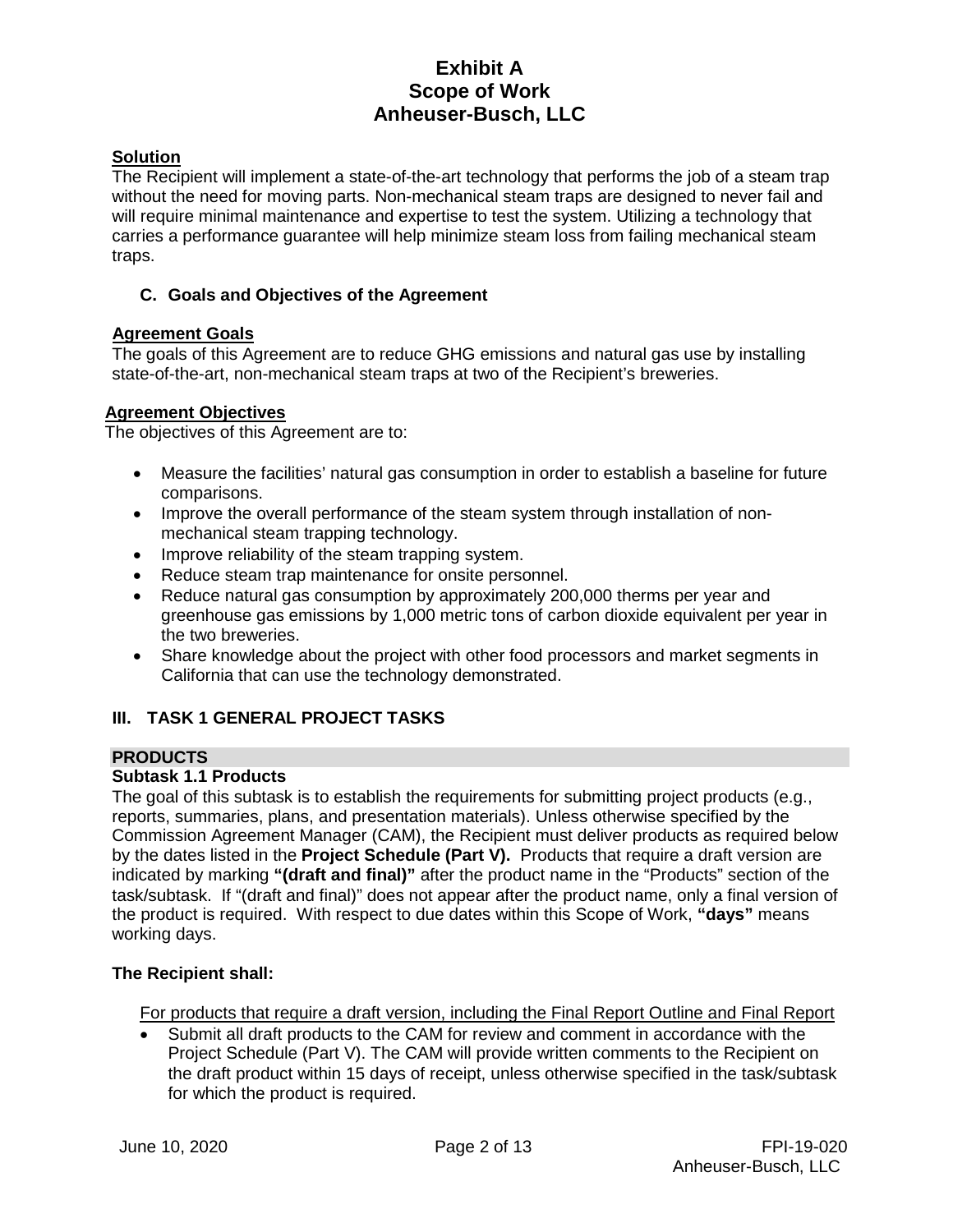- Consider incorporating all CAM comments into the final product. If the Recipient disagrees with any comment, provide a written response explaining why the comment was not incorporated into the final product.
- Submit the revised product and responses to comments within 10 days of notice by the CAM, unless the CAM specifies a longer time period, or approves a request for additional time.

### For products that require a final version only

Submit the product to the CAM for acceptance. The CAM may request minor revisions or explanations prior to acceptance.

### For all products

• Submit all data and documents required as products in accordance with the following:

### Instructions for Submitting Electronic Files and Developing Software:

### o **Electronic File Format**

 Submit all data and documents required as products under this Agreement in an electronic file format that is fully editable and compatible with the Energy Commission's software and Microsoft (MS)-operating computing platforms, or with any other format approved by the CAM. Deliver an electronic copy of the full text of any Agreement data and documents in a format specified by the CAM, such as memory stick or CD-ROM.

The following describes the accepted formats for electronic data and documents provided to the Energy Commission as products under this Agreement, and establishes the software versions that will be required to review and approve all software products:

- Data sets will be in MS Access or MS Excel file format (version 2007 or later), or any other format approved by the CAM.
- Text documents will be in MS Word file format, version 2007 or later.<br>■ Documents intended for public distribution will be in PDF file format
- Documents intended for public distribution will be in PDF file format.
- **The Recipient must also provide the native Microsoft file format.**
- Project management documents will be in Microsoft Project file format, version 2007 or later.

## o **Software Application Development**

Use the following standard Application Architecture components in compatible versions for any software application development required by this Agreement (e.g., databases, models, modeling tools), unless the CAM approves other software applications such as open source programs:

- Microsoft ASP.NET framework (version 3.5 and up). Recommend 4.0. Microsoft Internet Information Services (IIS), (version 6 and up) Recommend 7.5.
- Visual Studio.NET (version 2008 and up). Recommend 2010.
- C# Programming Language with Presentation (UI), Business Object and Data Layers.
- **SQL (Structured Query Language).**
- Microsoft SQL Server 2008, Stored Procedures. Recommend 2008 R2.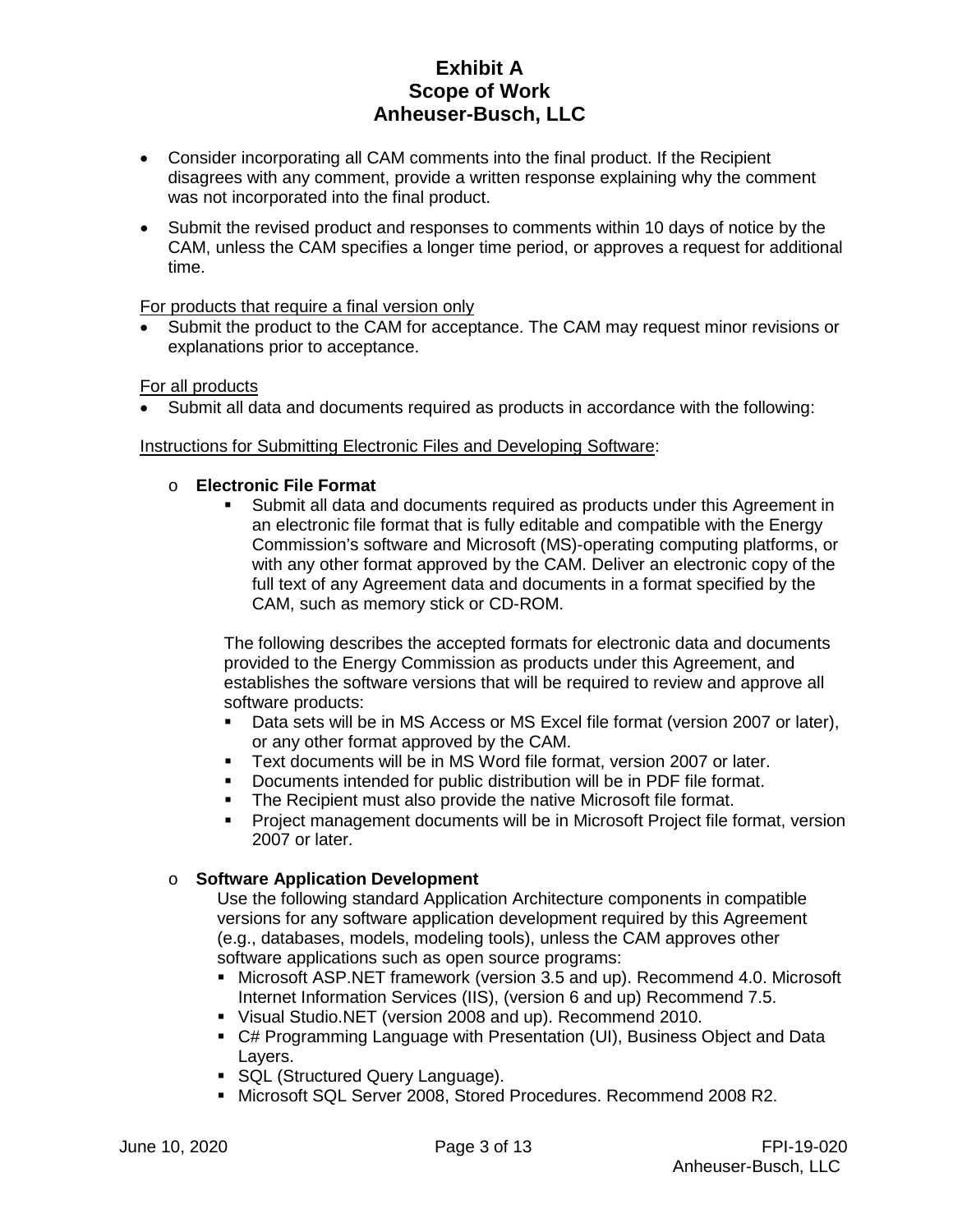- Microsoft SQL Reporting Services. Recommend 2008 R2.
- XML (external interfaces).

Any exceptions to the Electronic File Format requirements above must be approved in writing by the CAM. The CAM will consult with the Energy Commission's Information Technology Services Branch to determine whether the exceptions are allowable.

#### *MEETINGS*

#### **Subtask 1.2 Kick-off Meeting**

The goal of this subtask is to establish the lines of communication and procedures for implementing this Agreement.

#### **The Recipient shall:**

• Attend a "Kick-off" meeting with the CAM, the Commission Agreement Officer (CAO), and any other Energy Commission staff relevant to the Agreement. The Recipient will bring its Project Manager and any other individuals designated by the CAM to this meeting. The administrative and technical aspects of the Agreement will be discussed at the meeting. Prior to the meeting, the CAM will provide an agenda to all potential meeting participants. The meeting may take place in person or by electronic conferencing (e.g., WebEx), with approval of the CAM.

The administrative portion of the meeting will include discussion of the following:

- o Terms and conditions of the Agreement;
- o Administrative products (subtask 1.1);
- o CPR meetings (subtask 1.3);
- o Match fund documentation (subtask 1.6);
- o Permit documentation (subtask 1.7);
- o Subcontracts (subtask 1.8); and
- o Any other relevant topics.

The technical portion of the meeting will include discussion of the following:

- o The CAM's expectations for accomplishing tasks described in the Scope of Work;
- o An updated Project Schedule;
- o Technical products (subtask 1.1);
- o Progress reports and invoices (subtask 1.5);
- o Final Report (subtask 1.6); and
- o Any other relevant topics.
- Provide an *Updated Project Schedule, List of Match Funds,* and *List of Permits*, as needed to reflect any changes in the documents.

### **The CAM shall:**

- Designate the date and location of the meeting.
- Send the Recipient a *Kick-off Meeting Agenda*.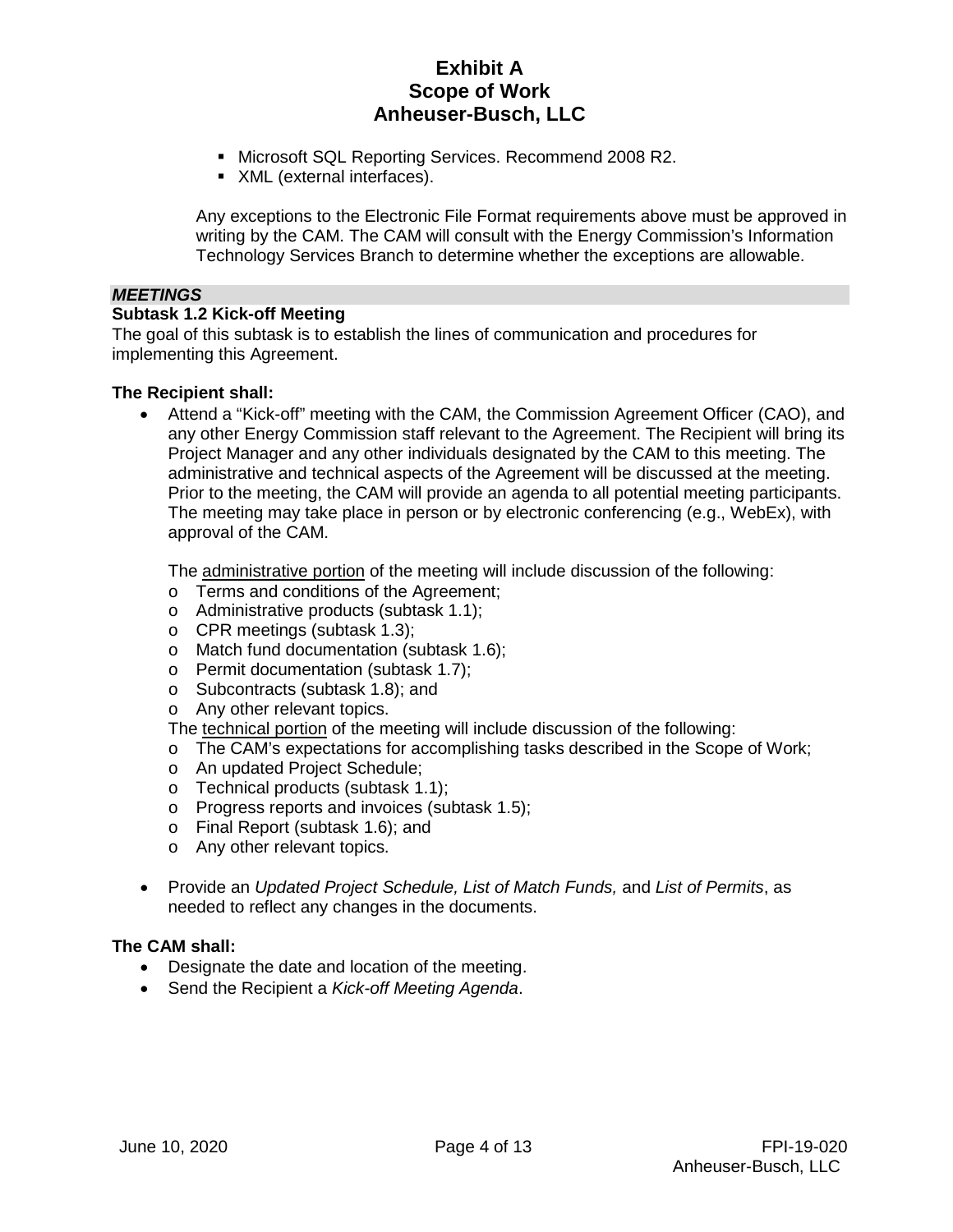### **Recipient Products:**

- Updated Project Schedule *(if applicable)*
- Updated List of Match Funds *(if applicable)*
- Updated List of Permits *(if applicable)*

### **CAM Product:**

• Kick-off Meeting Agenda

## **Subtask 1.3 Critical Project Review (CPR) Meetings**

The goal of this subtask is to determine if the project should continue to receive Energy Commission funding, and if so whether any modifications must be made to the tasks, products, schedule, or budget. CPR meetings provide the opportunity for frank discussions between the Energy Commission and the Recipient. As determined by the CAM, discussions may include project status, challenges, successes, final report preparation, and progress on technical transfer and production readiness activities (if applicable). Participants will include the CAM and the Recipient, and may include the CAO and any other individuals selected by the CAM to provide support to the Energy Commission.

CPR meetings generally take place at key, predetermined points in the Agreement, as determined by the CAM and as shown in the Task List on page 1 of this Exhibit. However, the CAM may schedule additional CPR meetings as necessary. The budget will be reallocated to cover the additional costs borne by the Recipient, but the overall Agreement amount will not increase. CPR meetings generally take place at the Energy Commission, but they may take place at another location, or may be conducted via electronic conferencing (e.g., WebEx) as determined by the CAM.

## **The Recipient shall:**

- Prepare a *CPR Report* for each CPR meeting that: (1) discusses the progress of the Agreement toward achieving its goals and objectives; and (2) includes recommendations and conclusions regarding continued work on the project.
- Submit the CPR Report along with any other *Task Products* that correspond to the technical task for which the CPR meeting is required (i.e., if a CPR meeting is required for Task 2, submit the Task 2 products along with the CPR Report).
- Attend the CPR meeting.
- Present the CPR Report and any other required information at each CPR meeting.

### **The CAM shall:**

- Determine the location, date, and time of each CPR meeting with the Recipient's input.
- Send the Recipient a *CPR Agenda* and a *List of Expected CPR Participants* in advance of the CPR meeting. If applicable, the agenda will include a discussion of match funding and permits.
- Conduct and make a record of each CPR meeting. Provide the Recipient with a *Schedule for Providing a Progress Determination* on continuation of the project.
- Determine whether to continue the project, and if so whether modifications are needed to the tasks, schedule, products, or budget for the remainder of the Agreement. If the CAM concludes that satisfactory progress is not being made, this conclusion will be referred to the Deputy Director of the Energy Research and Development Division.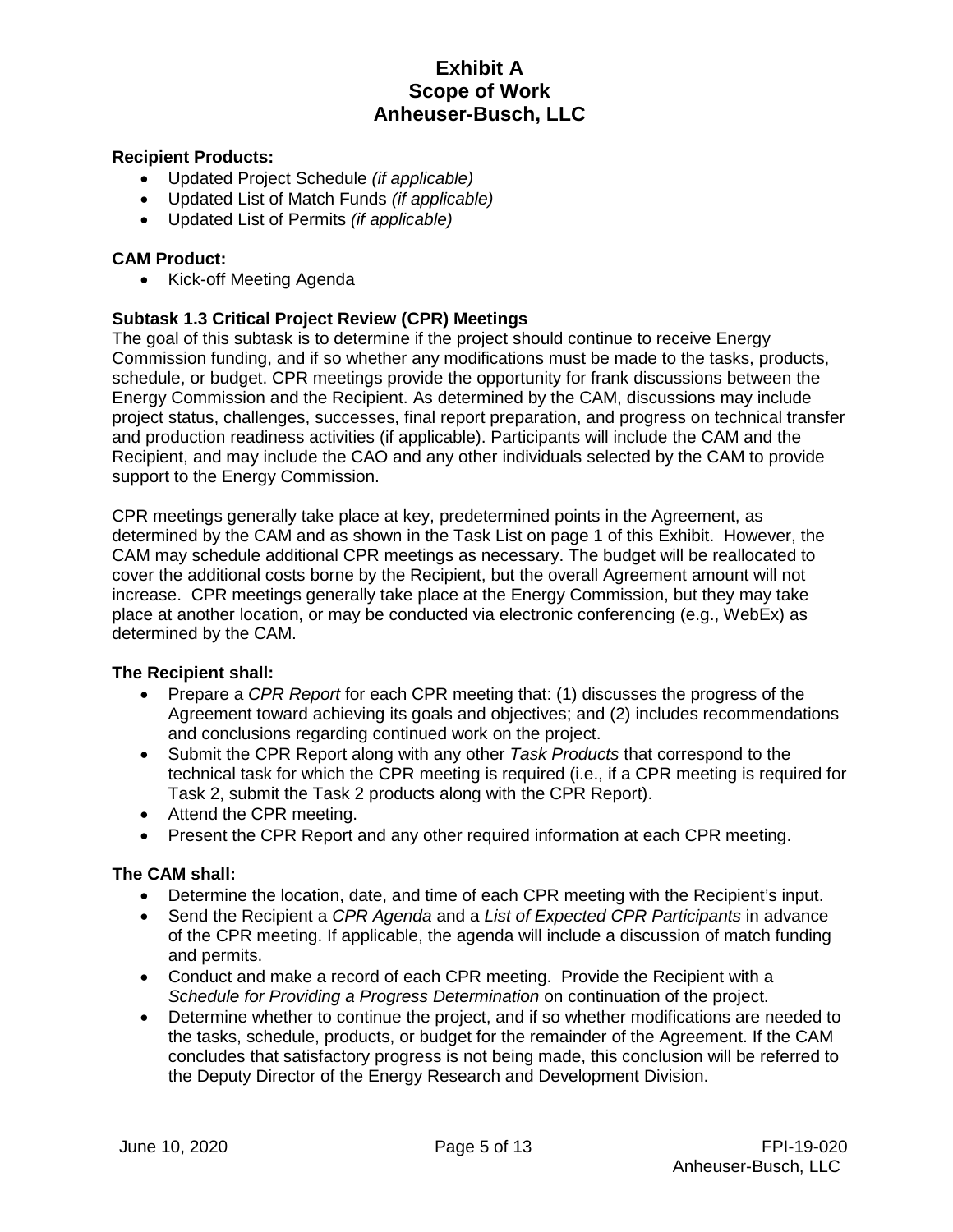• Provide the Recipient with a *Progress Determination* on continuation of the project, in accordance with the schedule. The Progress Determination may include a requirement that the Recipient revise one or more products.

## **Recipient Products:**

- CPR Reports
- Task Products (draft and/or final as specified in the task)

### **CAM Products:**

- CPR Agenda
- List of Expected CPR Participants
- Schedule for Providing a Progress Determination
- Progress Determination

## **Subtask 1.4 Final Meeting**

The goal of this subtask is to complete the closeout of this Agreement.

### **The Recipient shall:**

• Meet with Energy Commission staff to present project findings, conclusions, and recommendations. The final meeting must be completed during the closeout of this Agreement. This meeting will be attended by the Recipient and CAM, at a minimum. The (meeting may occur in person or by electronic conferencing (e.g., WebEx), with approval of the CAM.

The technical and administrative aspects of Agreement closeout will be discussed at the meeting, which may be divided into two separate meetings at the CAM's discretion.

- o The technical portion of the meeting will involve the presentation of findings, conclusions, and recommended next steps (if any) for the Agreement. The CAM will determine the appropriate meeting participants.
- $\circ$  The administrative portion of the meeting will involve a discussion with the CAM and the CAO of the following Agreement closeout items:
	- Disposition of any state-owned equipment.
	- Need to file a Uniform Commercial Code Financing Statement (Form UCC-1) regarding the Energy Commission's interest in patented technology.
	- The Energy Commission's request for specific "generated" data (not already provided in Agreement products).
	- Need to document the Recipient's disclosure of "subject inventions" developed under the Agreement.
	- "Surviving" Agreement provisions such as repayment provisions and confidential products.
	- Final invoicing and release of retention.
- Prepare a *Final Meeting Agreement Summary* that documents any agreement made between the Recipient and Commission staff during the meeting.
- Prepare a *Schedule for Completing Agreement Closeout Activities*.
- Provide *All Draft and Final Written Products* on a CD-ROM or USB memory stick, organized by the tasks in the Agreement.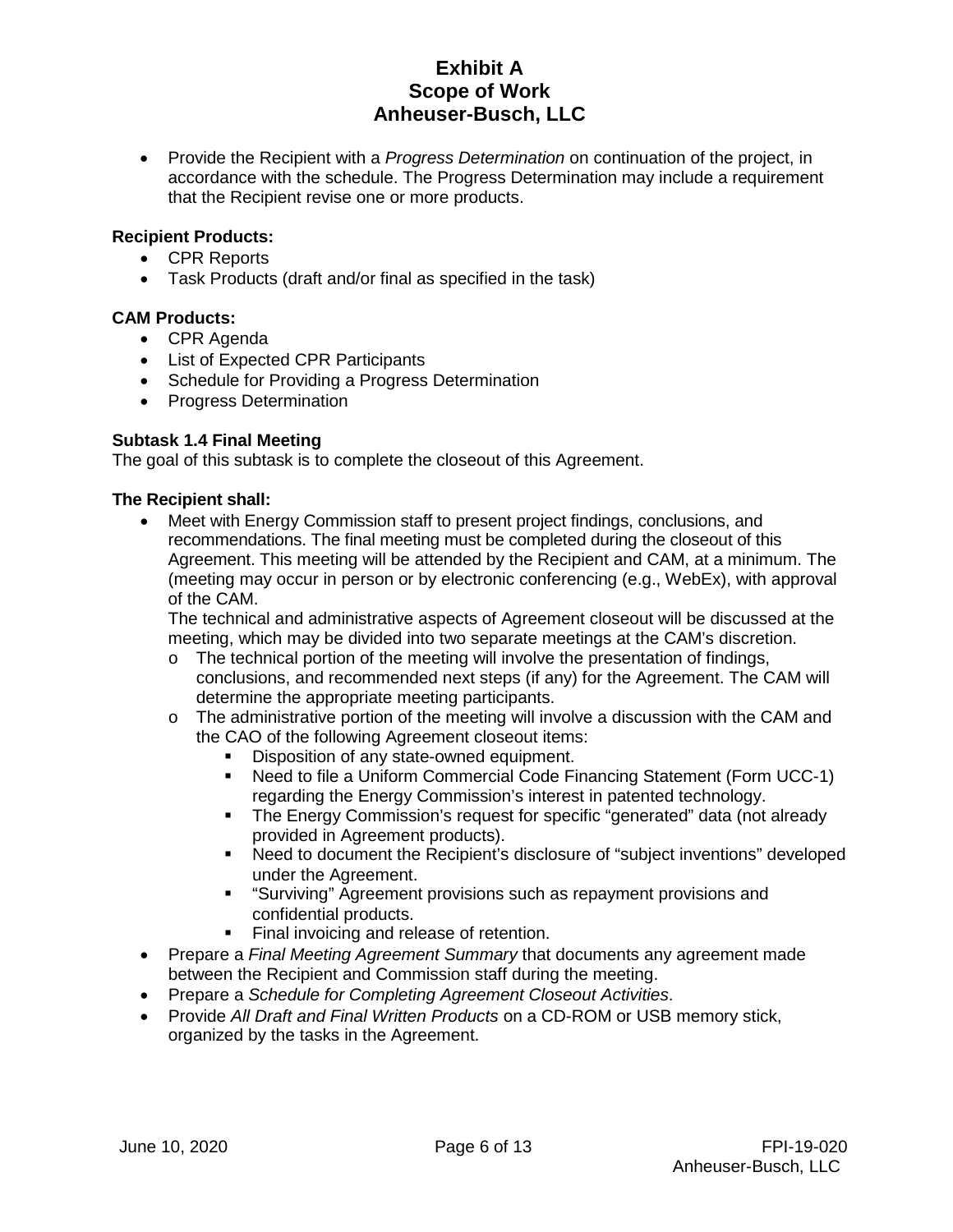### **Products:**

- Final Meeting Agreement Summary *(if applicable)*
- Schedule for Completing Agreement Closeout Activities
- All Draft and Final Written Products

## *REPORTS AND INVOICES*

### **Subtask 1.5 Progress Reports and Invoices**

The goals of this subtask are to: (1) periodically verify that satisfactory and continued progress is made towards achieving the project objectives of this Agreement; and (2) ensure that invoices contain all required information and are submitted in the appropriate format.

## **The Recipient shall:**

- Submit a quarterly *Progress Report* to the CAM. Each progress report must:
	- o Summarize progress made on all Agreement activities as specified in the scope of work for the preceding month, including accomplishments, problems, milestones, products, schedule, fiscal status, and an assessment of the ability to complete the Agreement within the current budget and any anticipated cost overruns. See the Progress Report Format Attachment for the recommended specifications.
- Submit a quarterly *Invoice* that follows the instructions in the "Payment of Funds" section of the terms and conditions, including a financial report on Match Fund and in-state expenditures.

### **Products:**

- Progress Reports
- Invoices

## **Subtask 1.6 Final Report**

The goal of this subtask is to prepare a comprehensive Final Report that describes the original purpose, approach, results, and conclusions of the work performed under this Agreement. The CAM will review the Final Report according to the Project Schedule. When creating the Final Report, the Recipient must use the Style Manual provided by the CAM.

### **The Recipient shall:**

- 1) Prepare a *Final Report* for this Agreement in accordance with the Style Manual, and Final Report Template provided by the CAM with the following considerations:
	- Ensure that the report includes the following items, in the following order:
		- Cover page (**required**)
		- Credits page on the reverse side of cover with legal disclaimer (**required**)
		- Acknowledgements page (optional)
		- Table of Contents (**required**, followed by List of Figures and List of Tables, if needed)
		- Executive summary (**required)** following the Executive Summary **Template**
		- Include a summary table that includes the following information, but is not limited to (**required)**:
			- o Recipient name;
			- o Project description;
			- o Project location(s);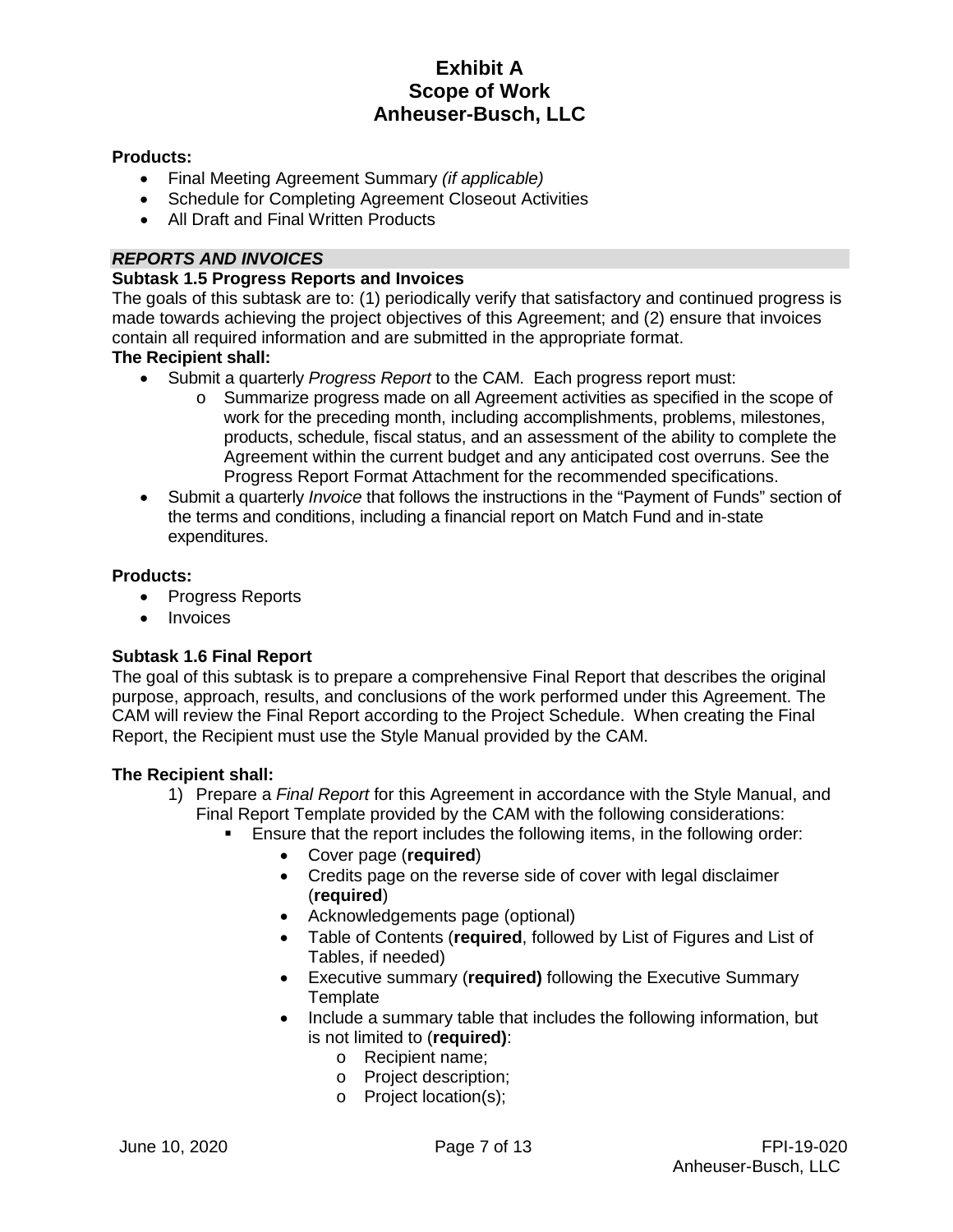- o Census tract;
- o Dates: project selected and completed;
- o GGRF dollars allocated;
- o Leveraged and/or match funds;
- o Estimated/actual total project GHG emission reductions;
- o Estimated/actual energy saved (kWh, therms, or other fuels) for energy efficiency projects;
- o Estimated/actual energy generated (kWh or therm equivalents) for renewable energy projects;
- o Other benefits or results;
- o Other market sectors that can benefit from the project
- o Benefits to priority populations.
- Appendices Include a copy of the M&V report for each demonstration site funded by the Energy Commission grant). (**required)**
- Follow the Style Guide format requirements for headings, figures/tables, citations, and acronyms/abbreviations.
- **Ensure that the document omits subjective comments and opinions.** However, recommendations in the conclusion of the report are allowed.
- Submit a draft of the report to the CAM for review and comment according to the project schedule. The CAM will provide written comments to the Recipient on the draft product within 15 days of receipt
- Consider incorporating all CAM comments into the Final Report. If the Recipient disagrees with any comment, provide a written response explaining why the comment was not incorporated into the final product
- Submit the revised Final Report and responses to comments within 10 days of notice by the CAM, unless the CAM specifies a longer time period or approves a request for additional time.
- Submit one bound copy of the *Final Report* to the CAM along with *Written Responses to Comments on the Draft Final Report*.

### **Products**:

- Final Report (draft and final)
- Written Responses to Comments on the Draft Final Report

### **CAM Product:**

• Written Comments on the Draft Final Report

## *MATCH FUNDS, PERMITS, AND SUBCONTRACTS*

### **Subtask 1.7 Match Funds**

The goal of this subtask is to ensure that the Recipient obtains any match funds planned for this Agreement and applies them to the Agreement during the Agreement term.

While the costs to obtain and document match funds are not reimbursable under this Agreement, the Recipient may spend match funds for this task. The Recipient may only spend match funds during the Agreement term, either concurrently or prior to the use of Energy Commission funds.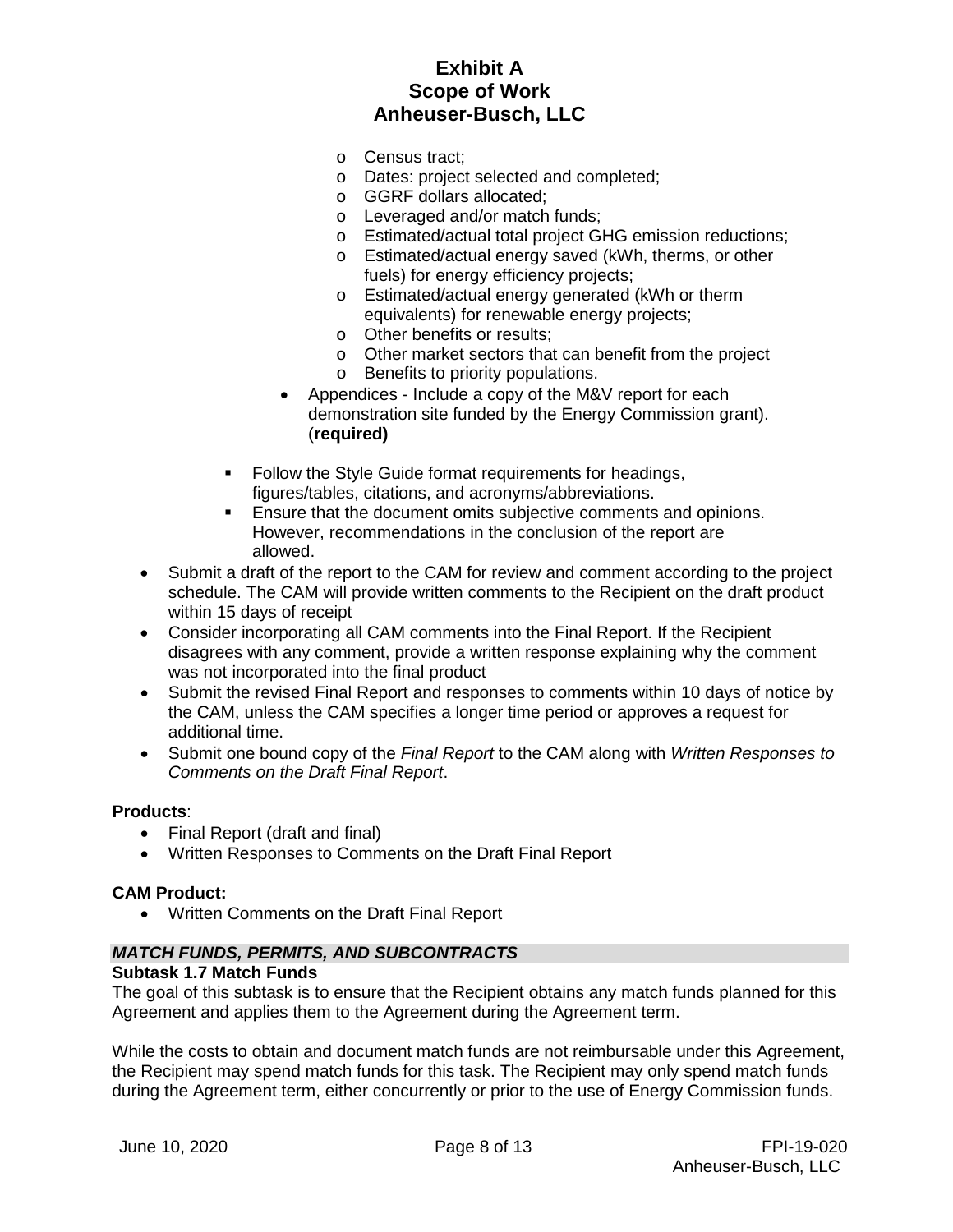Match funds must be identified in writing, and the Recipient must obtain any associated commitments before incurring any costs for which the Recipient will request reimbursement.

### **The Recipient shall:**

• Prepare a *Match Funds Status Letter* that documents the match funds committed to this Agreement. If no match funds were part of the proposal that led to the Energy Commission awarding this Agreement and none have been identified at the time this Agreement starts, then state this in the letter.

If match funds were a part of the proposal that led to the Energy Commission awarding this Agreement, then provide in the letter:

- o A list of the match funds that identifies:
	- The amount of cash match funds, their source(s) (including a contact name, address, and telephone number), and the task(s) to which the match funds will be applied.
	- The amount of each in-kind contribution, a description of the contribution type (e.g., property, services), the documented market or book value, the source (including a contact name, address, and telephone number), and the task(s) to which the match funds will be applied. If the in-kind contribution is equipment or other tangible or real property, the Recipient must identify its owner and provide a contact name, address, telephone number, and the address where the property is located.
	- If different from the solicitation application, provide a letter of commitment from an authorized representative of each source of match funding that the funds or contributions have been secured.
- At the Kick-off meeting, discuss match funds and the impact on the project if they are significantly reduced or not obtained as committed. If applicable, match funds will be included as a line item in the progress reports and will be a topic at CPR meetings.
- Provide a *Supplemental Match Funds Notification Letter* to the CAM of receipt of additional match funds.
- Provide a *Match Funds Reduction Notification Letter* to the CAM if existing match funds are reduced during the course of the Agreement. Reduction of match funds may trigger a CPR meeting.

### **Products:**

- Match Funds Status Letter
- Supplemental Match Funds Notification Letter *(if applicable)*
- Match Funds Reduction Notification Letter *(if applicable)*

### **Subtask 1.8 Permits**

The goal of this subtask is to obtain all permits required for work completed under this Agreement in advance of the date they are needed to keep the Agreement schedule on track. Permit costs and the expenses associated with obtaining permits are not reimbursable under this Agreement, with the exception of costs incurred by University of California recipients. Permits must be identified and obtained before the Recipient may incur any costs related to the use of the permit(s) for which the Recipient will request reimbursement.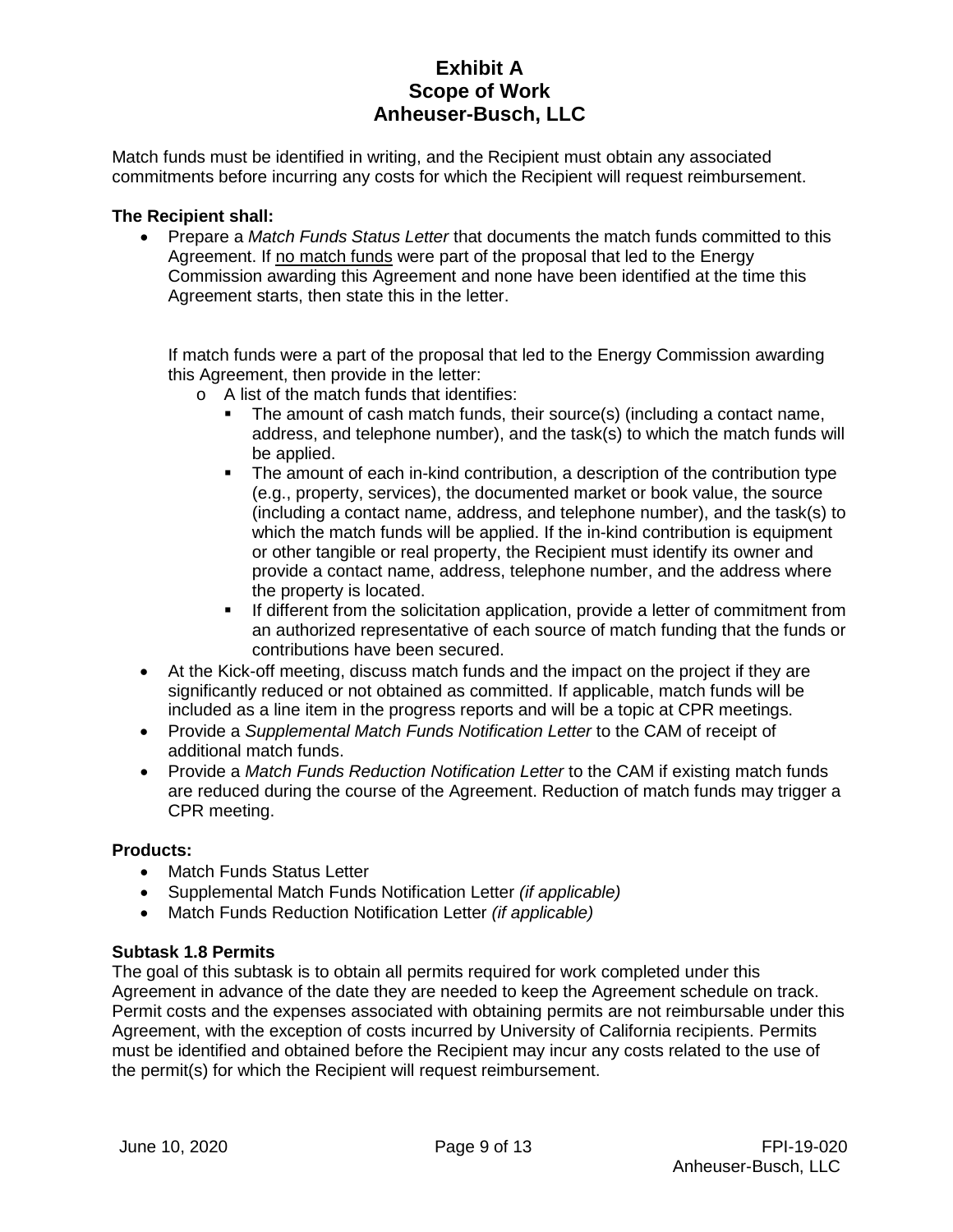### **The Recipient shall:**

- Prepare a *Permit Status Letter* that documents the permits required to conduct this Agreement. If no permits are required at the start of this Agreement, then state this in the letter. If permits will be required during the course of the Agreement, provide in the letter:
	- $\circ$  A list of the permits that identifies: (1) the type of permit; and (2) the name, address, and telephone number of the permitting jurisdictions or lead agencies.
	- $\circ$  The schedule the Recipient will follow in applying for and obtaining the permits.

The list of permits and the schedule for obtaining them will be discussed at the Kick-off meeting (subtask 1.2), and a timetable for submitting the updated list, schedule, and copies of the permits will be developed. The impact on the project if the permits are not obtained in a timely fashion or are denied will also be discussed. If applicable, permits will be included as a line item in progress reports and will be a topic at CPR meetings.

- If during the course of the Agreement additional permits become necessary, then provide the CAM with an *Updated List of Permits* (including the appropriate information on each permit) and an *Updated Schedule for Acquiring Permits*.
- Send the CAM a *Copy of Each Approved Permit*.
- If during the course of the Agreement permits are not obtained on time or are denied, notify the CAM within 5 days. Either of these events may trigger a CPR meeting.

### **Products:**

- Permit Status Letter
- Updated List of Permits *(if applicable)*
- Updated Schedule for Acquiring Permits *(if applicable)*
- Copy of Each Approved Permit *(if applicable)*

## **Subtask 1.9 Subcontracts**

The goals of this subtask are to: (1) procure subcontracts required to carry out the tasks under this Agreement; and (2) ensure that the subcontracts are consistent with the terms and conditions of this Agreement.

### **The Recipient shall:**

- Manage and coordinate subcontractor activities in accordance with the requirements of this Agreement.
- Incorporate this Agreement by reference into each subcontract.
- Include any required Energy Commission flow-down provisions in each subcontract, in addition to a statement that the terms of this Agreement will prevail if they conflict with the subcontract terms.
- If required by the CAM, submit a draft of each *Subcontract* required to conduct the work under this Agreement.
- Submit a final copy of the executed subcontract.
- Notify and receive written approval from the CAM prior to adding any new subcontractors (see the discussion of subcontractor additions in the terms and conditions).

### **Products:**

• Subcontracts *(draft if required by the CAM)*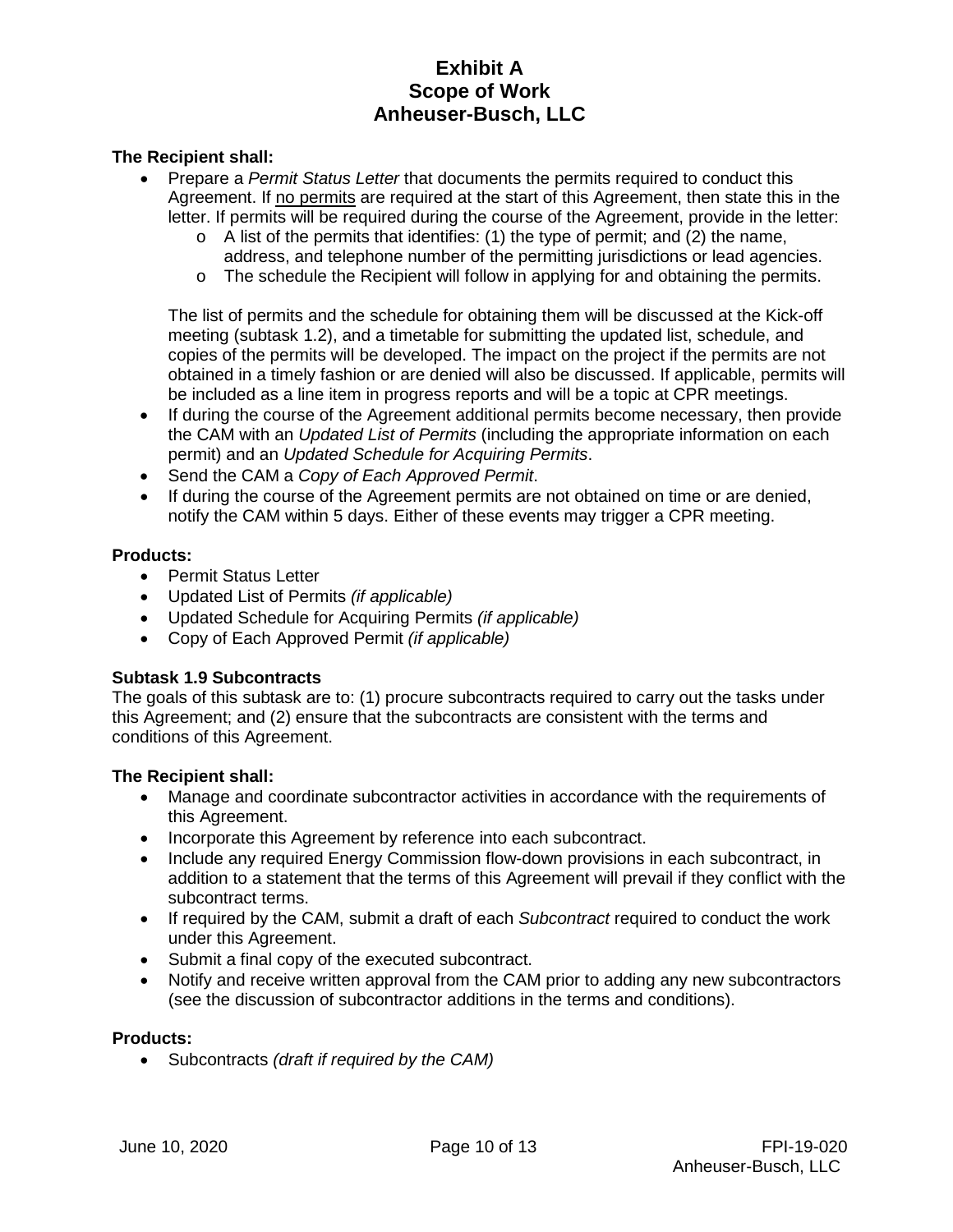### **IV. TECHNICAL TASKS**

## **TASK 2: SITE PREPARATION AND EQUIPMENT PROCUREMENT**

The goal of this task is to prepare the sites for their planned installations and procure the necessary equipment and materials for the installation of state-of-the-art steam traps.

### **The Recipient shall:**

- Procure equipment by completing the following:
	- o Finalize documentation to allow for multiple installation bids.
	- o Review received bids and make a selection based upon scheduling, availability and plant knowledge criteria.
	- $\circ$  Create a secure space for delivery of equipment and installation materials.
- Prepare the sites by:
	- o Confirming secure and safe isolation of the traps prior to installation.
	- $\circ$  Preparing a schedule that details equipment downtime to plan for installation.
	- o Completing contractor safety training.
- Provide a *Site Preparation and Equipment Procurement Memo* that shall include, but not be limited to:
	- Summary of the steps taken to prepare the sites;
	- Summary of the equipment bids received including bidder names;
	- Copy of the performance specifications for all equipment purchased by the grant;
	- Copies of the final procurement documents and purchase orders;
	- Copies of all required permits needed for installation at each site; and
	- Status of the planned installation including preliminary schedule for equipment delivery and installation for each site.

### **Products:**

• Site Preparation and Equipment Procurement Memo

## **TASK 3: EQUIPMENT INSTALLATION**

The goal of this task is to install and commission the state-of-the-art steam traps for this project.

### **The Recipient shall:**

- Finalize plan and schedule for equipment installation based on production downtime and availability.
- Work with vendors for equipment and installation to accomplish the installation work.
- Prepare for retrofit modifications.
- Ensure lock out procedures are in place for safe removal and replacement of equipment.
- Commission the equipment and make necessary adjustments to meet performance specifications.
- Provide an *Equipment Installation Memo* that shall include, but not be limited to:
	- $\circ$  Summary of the equipment installation requirements for each demonstration site;
	- $\circ$  Identification of barriers involved during installation and the steps taken to overcome those barriers; and
	- o Discussion of results of equipment start-up and commissioning at each site with respect to whether the equipment as installed meets the stated performance specifications.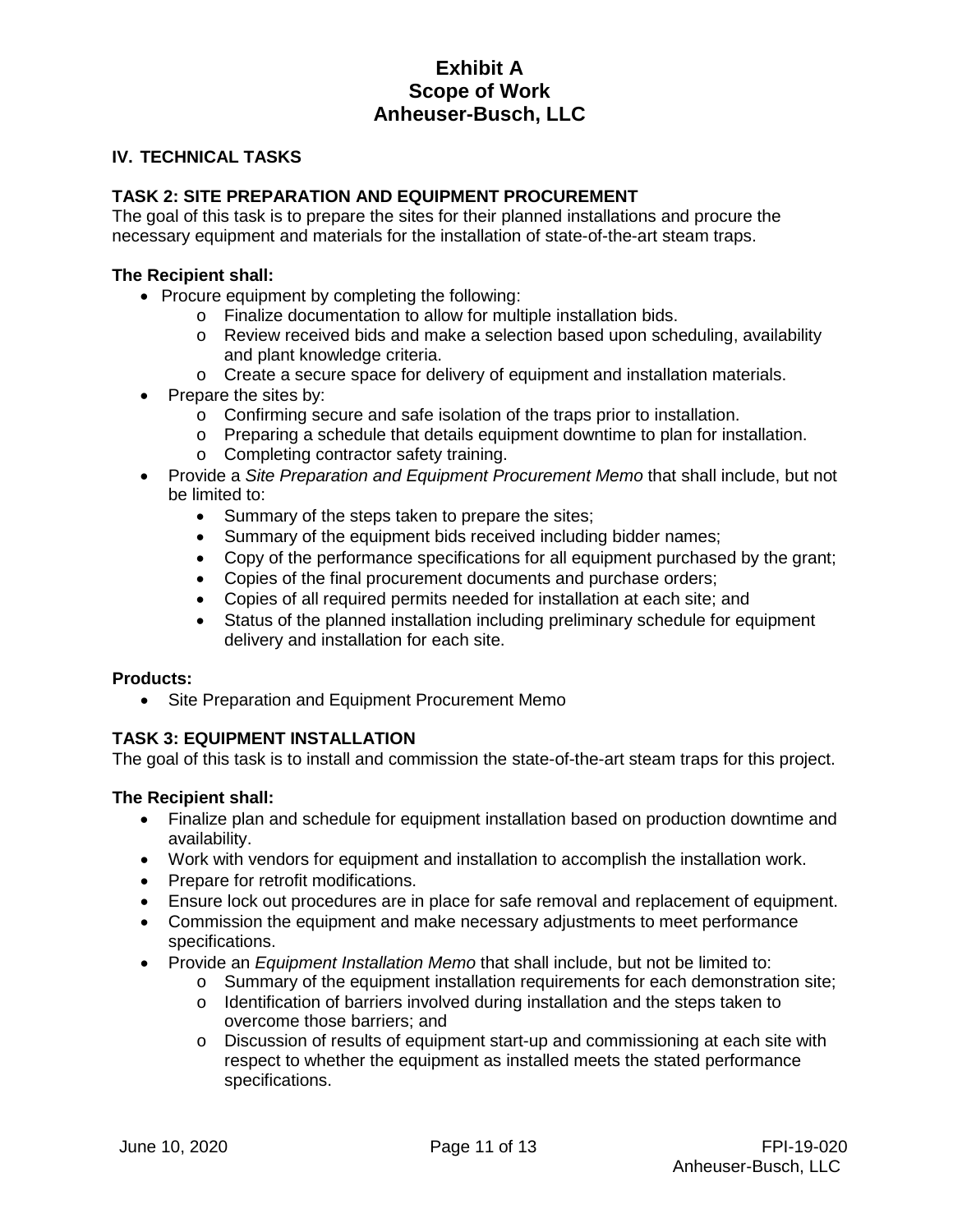• Prepare *CPR Report #1* and participate in a CPR meeting in accordance with subtask 1.3.

## **Products:**

- Equipment Installation Memo (draft and final)
- CPR Report #1

## **TASK 4: MEASUREMENT AND VERIFICATION**

The goal of this task is to report the benefits resulting from this project by performing measurement and verification (M&V) of GHG emission and energy consumption reduction.

## **The Recipient shall:**

- Enter into agreement with M&V subcontractor per Task 1.9.
- Coordinate site visits with the M&V subcontractor at the demonstration sites.
- Develop M&V protocol for pre-installation measurement (and calculations):
	- o Electric, natural gas and/or other fossil fuel consumption and GHG emissions (use appropriate emissions factor from the California Air Resources Board benefits calculator tool of the grant solicitation) of the equipment/process/system(s)/subsystem(s) that are to be upgraded and/or replaced and/or modified.
	- o Ensure installation of sub-metering equipment and data loggers for pre/post data analysis.
- Prepare and provide a detailed *M&V Plan* for each project demonstration site to include but not be limited to:
	- $\circ$  A description of the monitoring equipment and instrumentation which will be used.
	- $\circ$  A description of the key input parameters and output metrics which will be measured.
	- o A description of the M&V protocol and analysis methods to be employed.
	- o A description of the independent, third-party M&V services to be employed, if applicable.
- Perform three months (or shorter period as approved in writing by the CAM) of preinstallation measurements (and calculations) based on the M&V protocol for preinstallation.
- Prepare and provide a *Pre-Installation M&V Findings Report* for each demonstration site that includes M&V protocol, pre-install measurements (and calculations), analysis, and results performed in this task.
- Develop M&V protocol for post-installation measurements (and calculations) of:
	- o Electric, natural gas and/or other fossil fuel consumption and GHG emissions (use appropriate emissions factor from Attachment 8 of the grant solicitation) of the equipment/process/system(s)/sub-system(s) that will be upgraded and/or replaced and/or modified
- Perform 12 months (or shorter period as approved in writing by the CAM) of postinstallation measurements based on M&V protocol for post-installation.
- Provide a summary of post-installation M&V progress in Progress Report(s) (see subtask 1.5) which shall include but not be limited to:
	- o A narrative on operational highlights from the reporting period, including any stoppages in operation and why; and
	- o A summary of M&V findings from the reporting period.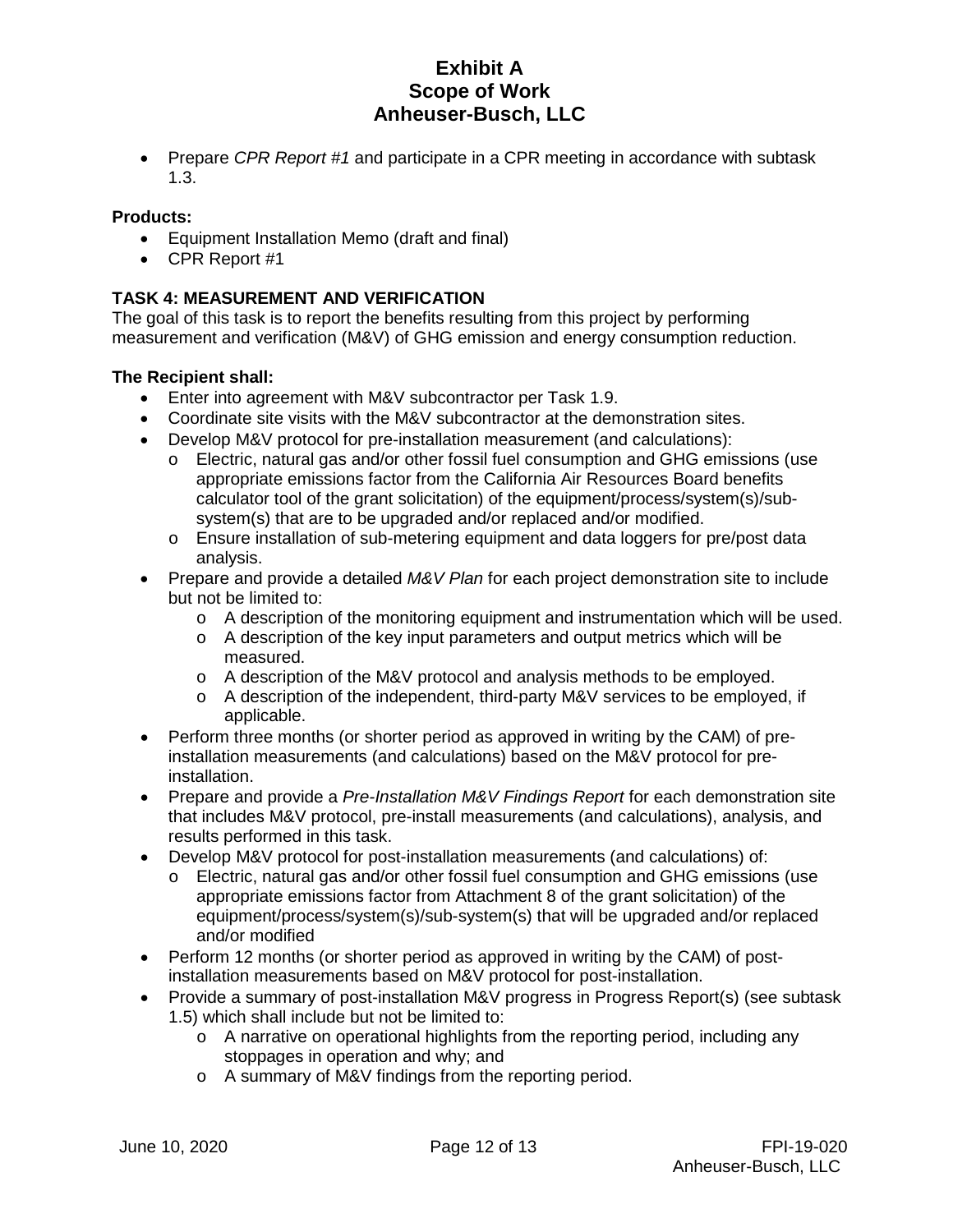- Analyze post-installation electrical, natural gas and/or other fossil fuel consumption and GHG emissions.
- Prepare and provide a *Post-Installation M&V Findings Report* for each demonstration site that includes M&V protocol, pre and post install measurements (and calculations), analysis, and results performed in this task. Results should at a minimum report on the reduction of electricity, natural gas and/or other fossil fuel usage and reductions of GHG emissions that directly result from this project and include the following:
	- o Provide all key assumptions used to estimate and determine energy and GHG emission reductions (and additions, if applicable).
	- o Provide all key assumptions used to estimate projected benefits, including targeted market sector (e.g., population and geographic location), projected market penetration, baseline and projected energy use and cost, operating conditions, and emission reduction calculations.
	- $\circ$  Discuss whether the energy and GHG emission reductions identified in the goals and objective of this scope of work (section II. C) were met.
- Prepare *CPR Report #2* and participate in a CPR meeting in accordance with subtask 1.3.

## **Products:**

- M&V Plan (draft and final)
- Pre-Installation M&V Findings Report(s) (draft and final)
- Post-Installation M&V Findings Report(s) (draft and final)
- CPR Report #2

## **TASK 5: TECHNOLOGY/KNOWLEDGE TRANSFER ACTIVITIES**

The goal of this task is to make the knowledge gained, project results, and lessons learned available to the public and key decision makers.

## **The Recipient shall:**

- When directed by the CAM, develop *Presentation Materials* for an Energy Commissionsponsored conference/workshop(s) on the project.
- When directed by the CAM, participate in workshops symposium(s) sponsored by the California Energy Commission.
- Provide at least (6) six *High Quality Digital Photographs* (minimum resolution of 1300x500 pixels in landscape ratio) of pre and post technology installation at the project site(s) or related project photographs.

## **Products:**

- Presentation Materials (draft and final)
- High Quality Digital Photographs
- High Quality Infra-Red Images

## **V. PROJECT SCHEDULE**

Please see the attached Excel spreadsheet.